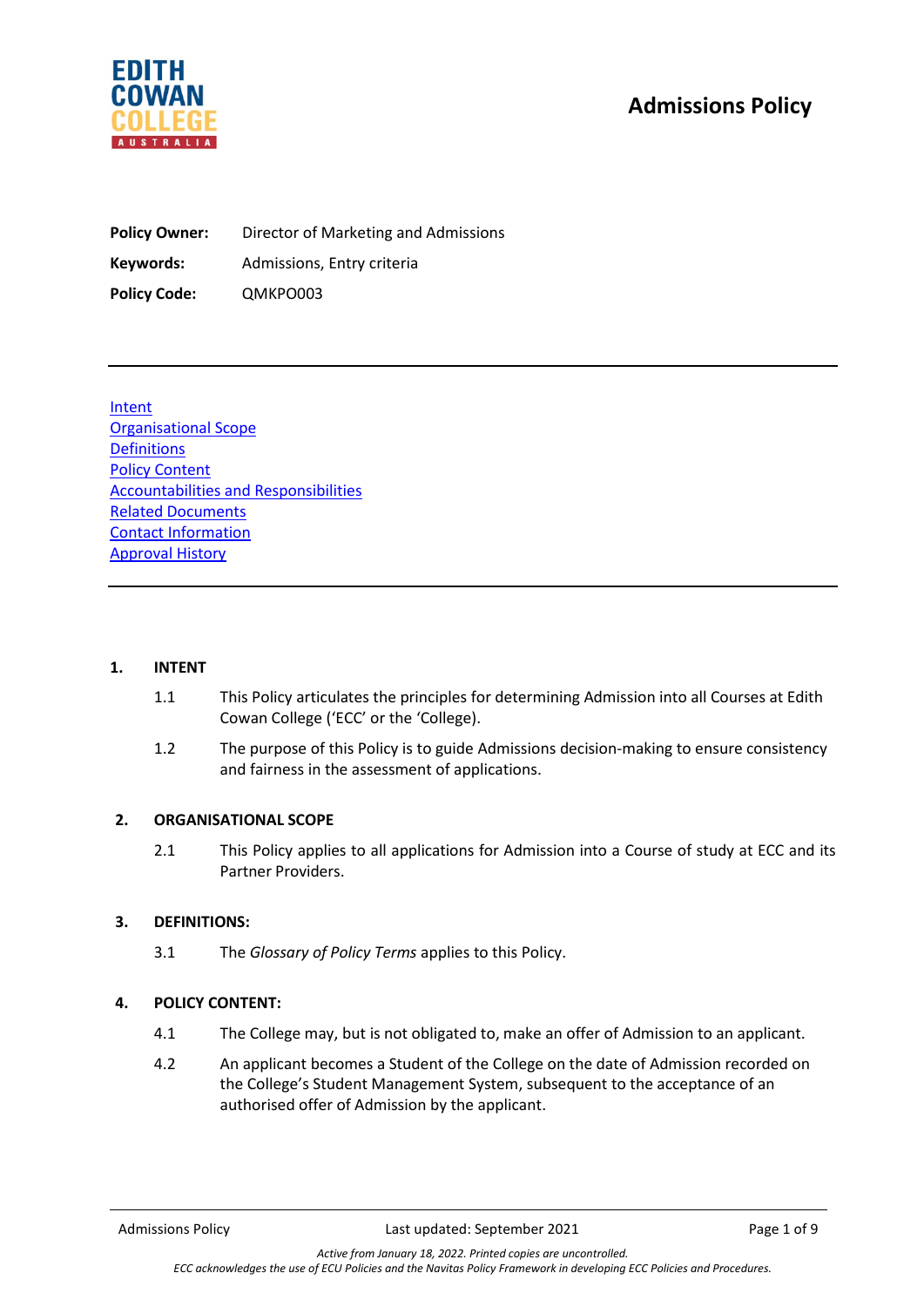

## **Admissions Transparency**

- 4.3 ECC's application processes and entry requirements are transparent, accurate, equitable and clearly communicated to prospective applicants via publicly available information on the ECC website, to enable informed decision-making about educational offerings and experiences.
- 4.4 ECC will make available on its website, Information in plain English including, but not limited to:
	- a) [Admissions requirements;](https://www.edithcowancollege.edu.au/apply)
	- b) Course [design including prerequisites;](https://www.edithcowancollege.edu.au/programs/diploma-of-communications-and-creative-industries)
	- c) [when and where Courses are offered;](https://www.edithcowancollege.edu.au/important-dates)
	- d) [fees;](https://www.edithcowancollege.edu.au/fees)
	- e) [International Student visas;](https://www.edithcowancollege.edu.au/international-students-visas)
	- f) [important dates;](https://www.edithcowancollege.edu.au/important-dates)
	- g) arrangements for the [Recognition of Prior Learning](https://www.edithcowancollege.edu.au/exemptions) and [Advanced standing](https://www.edithcowancollege.edu.au/exemptions)  [arrangements;](https://www.edithcowancollege.edu.au/exemptions)
	- h) [alternate entry methods;](https://www.edithcowancollege.edu.au/alternative-entry-pathways)
	- i) [equity and access provisions;](https://www.edithcowancollege.edu.au/policies)
	- j) [Policies and Procedures;](https://www.edithcowancollege.edu.au/policies)
	- k) [Students under 18 years of age;](https://www.edithcowancollege.edu.au/under-18)
	- l) [Mature-aged Students;](https://www.edithcowancollege.edu.au/important-dates)
	- m) [Education agents partnered with ECC;](https://www.edithcowancollege.edu.au/representatives)
	- n) [services and Student support;](https://www.edithcowancollege.edu.au/student-services)
	- o) [information relating to life in Perth/Australia;](https://www.edithcowancollege.edu.au/locations/Perth)
	- p) [learning and teaching delivery and design information;](https://www.edithcowancollege.edu.au/programs/diploma-of-commerce)
	- q) [information regarding access to IT systems and IT requirements;](https://www.edithcowancollege.edu.au/faqs)
	- r) [avenues to participate in decision-making;](https://www.edithcowancollege.edu.au/documents-and-forms) and
	- s) [internal and external grievance mechanisms](https://www.edithcowancollege.edu.au/policies)
- 4.5 Delegations to approve Admissions exemptions are identified in this Policy and in ECC's *Governance Charter.*

#### **Admissions Requirements**

- 4.6 The Academic Council determines Admissions requirements for ECC.
- 4.7 The Director of Marketing and Admissions may prescribe from time to time the closing date(s), forms and any other additional processes that an applicant for Admission is required to follow, including the provision of written and other evidence of the applicant's qualifications and identity.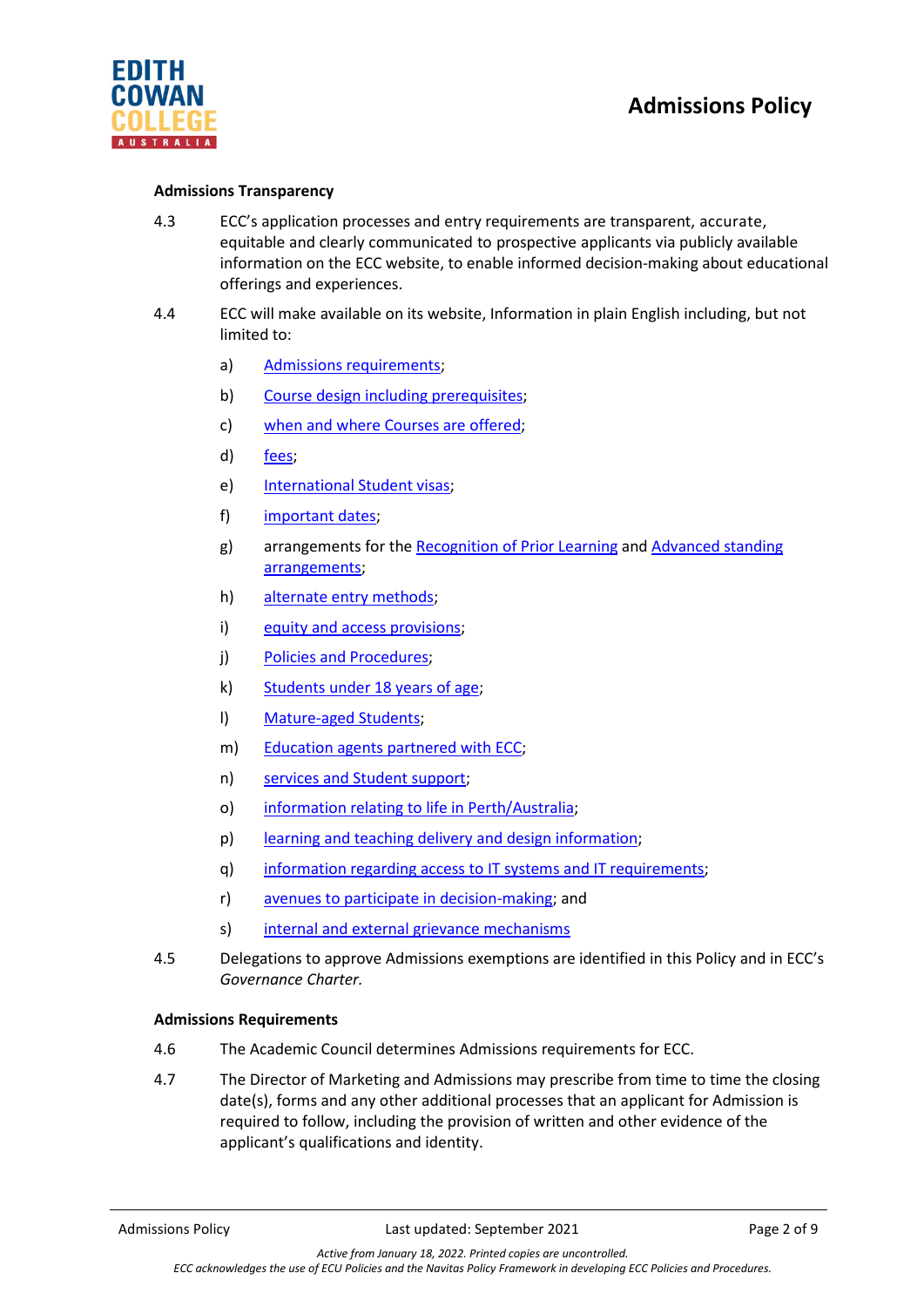



- 4.8 ECC ensures that assessments of eligibility for Admission and Course offers:
	- a) are based on merit and demonstrated achievement, especially academic achievement, and are free of patronage, bias and unlawful discrimination;
	- b) enable access to study to persons who have experienced educational disadvantage or are from a group under-represented in higher education;
	- c) take account of other factors such as work and life experience, demonstrated commitment and specific achievements related to particular fields of endeavor; and
	- d) are comparable for domestic and international applicants.
- 4.9 Admissions requirements are approved in consultation with ECU. ECC ensures all Admission requirements:
	- a) are consistent with the Australian Qualifications Framework (AQF); and
	- b) support Pathways between and AQF qualification level and/or Course in accordance with ECU's Policies.

## **Verification of Qualifications**

- 4.10 All applications are required to be accompanied by copies of documents verifying academic qualifications and Results. ECC requires all supporting academic qualifications to be submitted in the original language and a translated copy. Where appropriate or required, qualifications and tests will be checked against the:
	- a) National Office of Overseas Skills Recognition (NOOSR) guidelines published by the Department of Education for equivalence to Australian qualifications;
	- b) National Recognition Information Centre for the United Kingdom (UK NARIC) which the UK National Agency providing official source of comparison information and advice on international education and training systems and overseas skills qualifications;
- 4.11 Verification of English will be undertaken using credible sources, primarily:
	- a) IELTS Test Report Form (TRF) Verification Service;
	- b) Test of English as a Foreign Language (TOEFL Verification Service); and
	- c) Pearson Test of English Academic Score Report website.

#### **Recognition of Prior Learning**

- 4.12 Students may apply for Credit for Prior Learning according to ECC's *Credit and Recognition of Prior Learning (RPL) Policy*.
- 4.13 If Credit is granted through Recognition of Prior Learning, the Student will be Exempted from a number of or a particular set of Units.

#### **Alternative Entry**

4.14 Applicants who are unable to meet entry requirements due to having experienced disadvantages in accessing and participating in education, may be invited to apply for a Course using a Portfolio.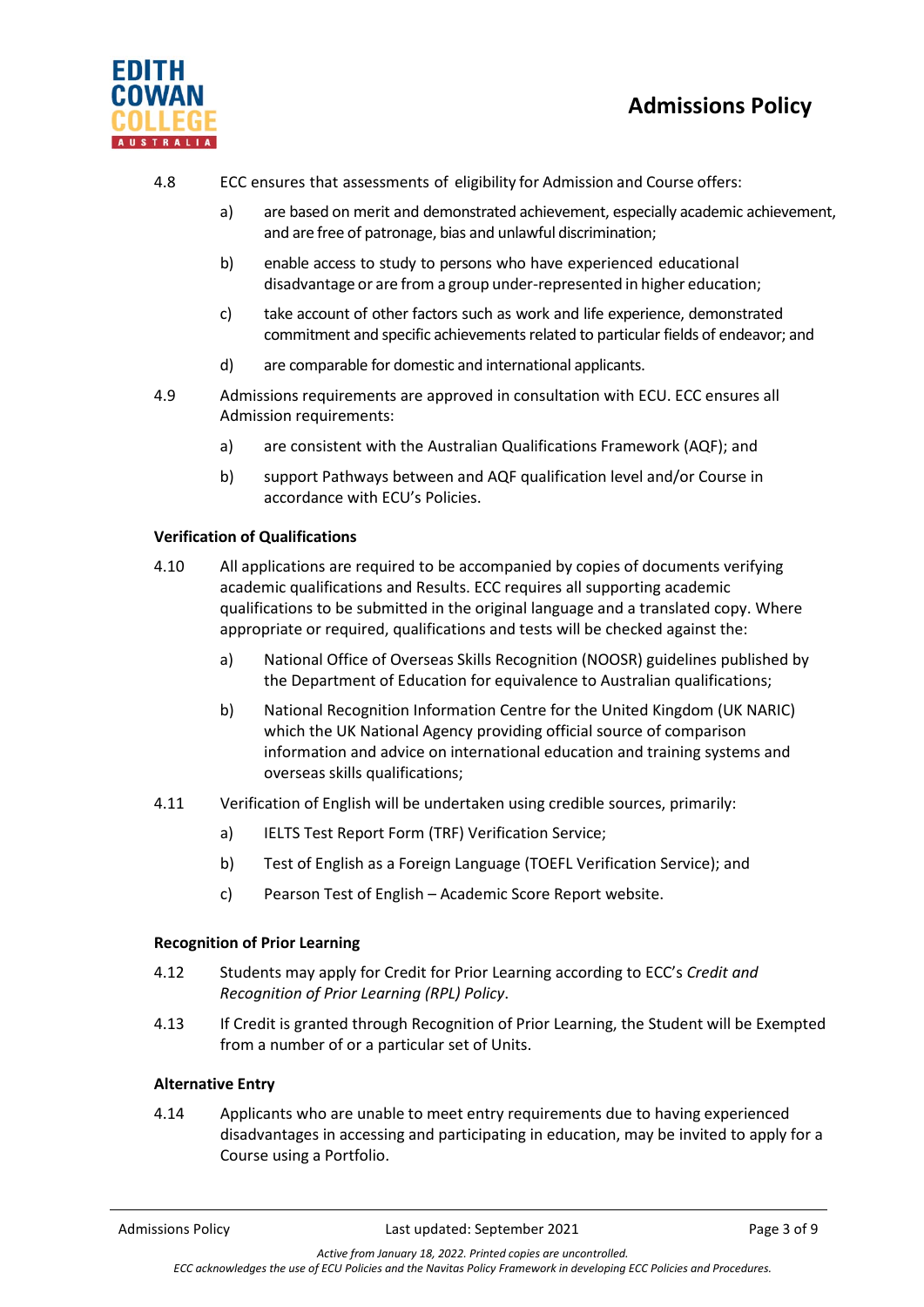

# **Students with a Disability**

4.15 Applicants with disabilities will be asked to provide details of their disability in order for ECC to assess its ability to meet their special study requirements. No Policy or practice of ECC shall discriminate against persons with disabilities. In accordance with applicable legislation, ECC reserves the right to decline an application where, in the opinion of the Academic Director, the provision of additional goods, services or facilities would go beyond "reasonable adjustment" and impose an unjustifiable hardship on the College.

#### **Underage Applicants**

4.16 Admission of underage Students will be conducted in line with the *Underage Students (Minors) Policy*.

## **Sponsored Applicants**

4.17 Applicants who are sponsored by an ECC-approved sponsor must provide a written confirmation from their sponsor outlining those fees and other expenses that will be covered by the sponsor.

#### **Admission Offers**

- 4.18 Admission offers are made to applicants who are judged to have the academic preparation / background and proficiency in English considered necessary to succeed in their intended Course. ECC ensures that:
	- a) applicants satisfy the minimum English language entry requirements;
	- b) applicants meet the academic and other requirementsfor the relevant Academic Admission band for a Course;
	- c) applicants meet any published pre-requisites required for the Course; and
	- d) applicants meet any other published requirements of each Course, including any Inherent Requirements.

Where an applicant has not yet met academic and/or English Admissions requirements, a conditional offer may be issued, requiring evidence of satisfying conditions prior to acceptance.

- 4.19 ECC will take appropriate steps to ensure that any changes to Admissions requirements do not unfairly prejudice Students, including any Student who has accepted an offer for entry into a Course. ECC ensures that:
	- a) changes will be published as soon as possible after approval; and
	- b) ECC will reassess any applicant who has not previously accepted a Course offer and advise them as soon as possible if there are any changes to their eligibility.

#### **Admission Refusal**

- 4.20 ECC reserves the right to reject an application for Admission on the grounds that:
	- a) such a decision is considered to be in the best interests of the applicant; or
	- b) the applicant has previously been Excluded from ECC or another education provider for breach of visa conditions or provider rules; or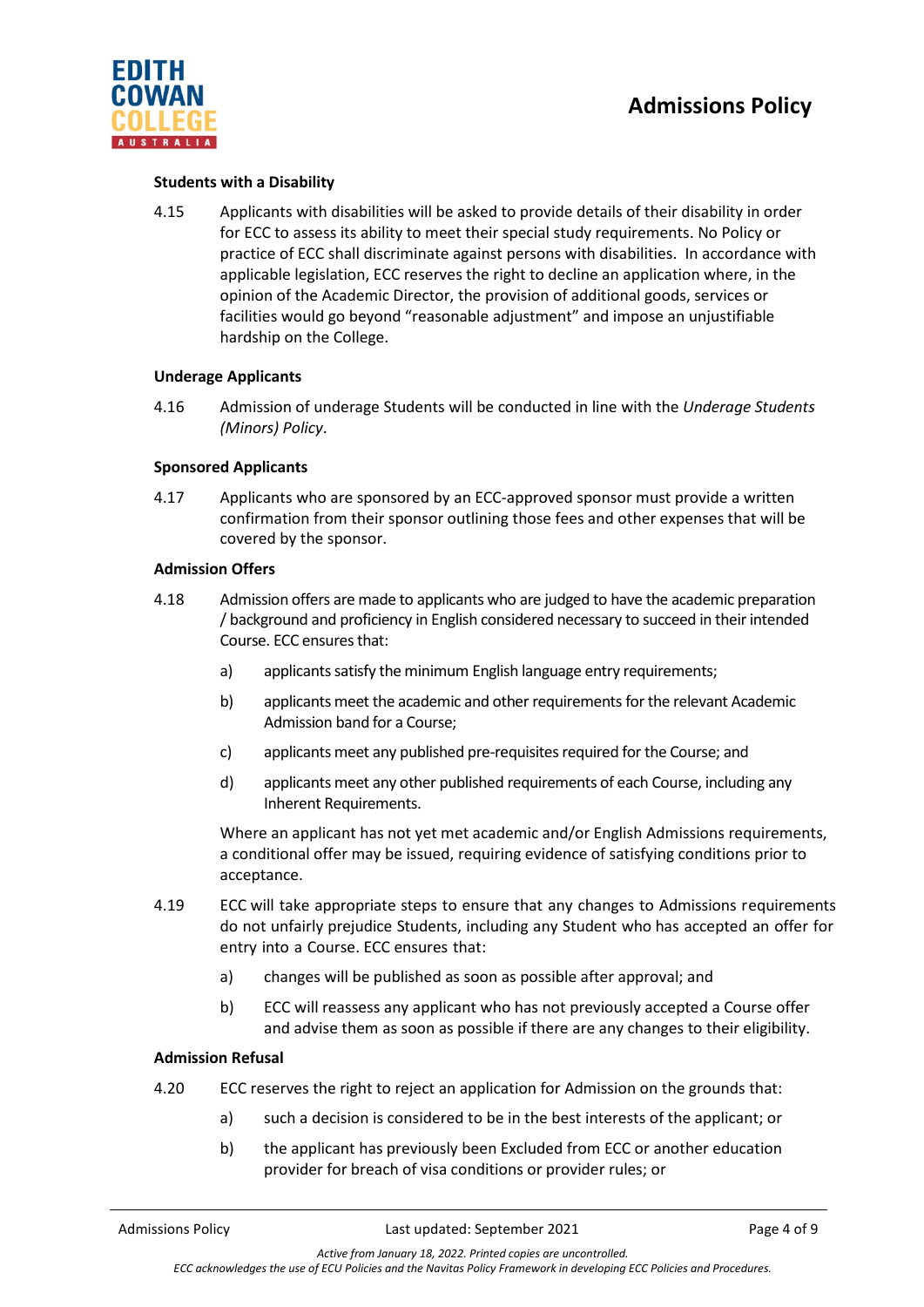

- c) the applicant has failed to satisfy requirements of the pre-visa screening processes or the pre-screening processes.
- 4.21 Where the applicant does not meet entry requirements for the Course they have applied for, ECC reserves the right to offer another Course appropriate to the applicant's academic credentials and/or English competency.
- 4.22 Applicants who provide false information as part of their application may have their Admission refused.

# **Withdrawal of Offer**

- 4.23 Irrespective of whether an Offer has been accepted, ECC has a right to withdraw a Letter of Offer where it is found that:
	- a) fraudulent information or documentation has been submitted;
	- b) an applicant has omitted to disclose their Exclusion from another education provider; and/or
	- c) any other information which, if disclosed, would have led to the person's application for Admission to the Course being refused.

#### **Genuine Student**

- 4.24 A 'Genuine Student' is an International Student who intends to obtain a successful educational outcome at Edith Cowan College and Edith Cowan University, and has the language, educational and financial background to have a reasonable chance of achieving this educational outcome.
- 4.25 Assessment of the Genuine Student criteria takes into account a Student's visa history including but not limited to:
	- a) previous visa applications;
	- b) compliance with Student visa conditions; and/or
	- c) previous Student visa breaches.
- 4.26 in determining whether an applicant is a Genuine Student, ECC will consider a range of circumstances of the applicant, in addition to the academic and English capability. These may include:
	- a) the applicant's Statement of Purpose;
	- b) the relevance of the Course to the applicant's previous education;
	- c) gaps between academic activities of the applicant;
	- d) the relevance of the Course to the applicant's past or proposed future employment;
	- e) the financial capability of the applicant; and
	- f) the family situation of the applicant.

#### **Agents**

4.27 Where ECC is represented by agents the performance of those agents is monitored and prompt action are taken to address any identified issues.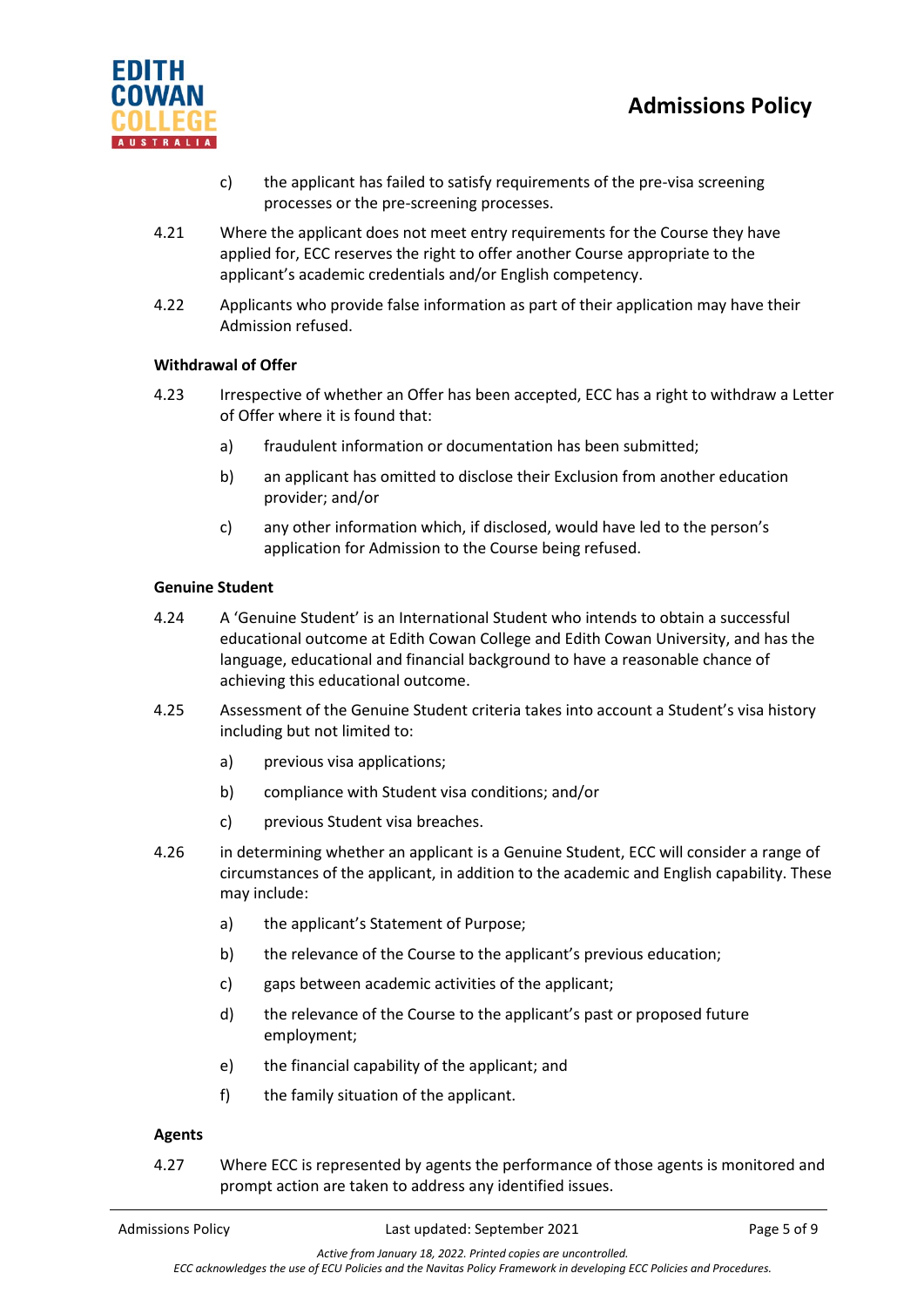



#### **Written Agreements**

- 4.28 All applicants admitted to ECC are provided with a written agreement in the form of an Offer Letter.
- 4.29 The written agreement must be signed or otherwise accepted prior to, or concurrently with, the payment of tuition fees.
- 4.30 For Students under 18 years of age, the written agreement must be accepted and cosigned by their parent or legal guardian.

#### **Readmission**

- 4.31 An application for readmission following an Exclusion for inappropriate behaviour may be refused by the Academic Director, where they are satisfied that due to:
	- a) a criminal conviction;
	- b) the conduct of the applicant or Student; or
	- c) on any other reasonable ground,

the Admission/Enrolment of the Student is likely to be prejudicial to the interests of the College, bring disrepute upon the College, or cause damage to the reputation of the College. See the *Student Conduct Policy.*

- 4.32 Students who have been Excluded from ECC due to unsatisfactory academic progress
	- a) may apply for readmission;
	- b) may be asked to satisfy the Academic Director that the Student has a reasonable chance of success in returning to study due to:
		- i. changed circumstances;
		- ii. academic and/or vocational performance since Exclusion; and/or
		- iii. maturity and motivation.
- 4.33 An application for Admission following a Termination due to non-payment of fees may be accepted at the discretion of the Academic Director.
- 4.34 Students who Withdraw or fail to re-Enrol by the last date of (re)enrolment will be required to apply for readmission.
- 4.35 Students applying for readmission will be assessed against the Admission Criteria outlined in this Policy and may be required to apply for Credit for Prior Learning as per the *Credit and Recognition of Prior Learning (RPL) Policy.*
- 4.36 A student readmitted into a Course may be subject to previous Enrolment conditions imposed by the Academic Director and/or the Board of Examiners. See the *Enrolment Policy*.
- 4.37 Student readmitted into a Course may be subject to their previous Academic Progression Status. See the *Academic Progression Policy.*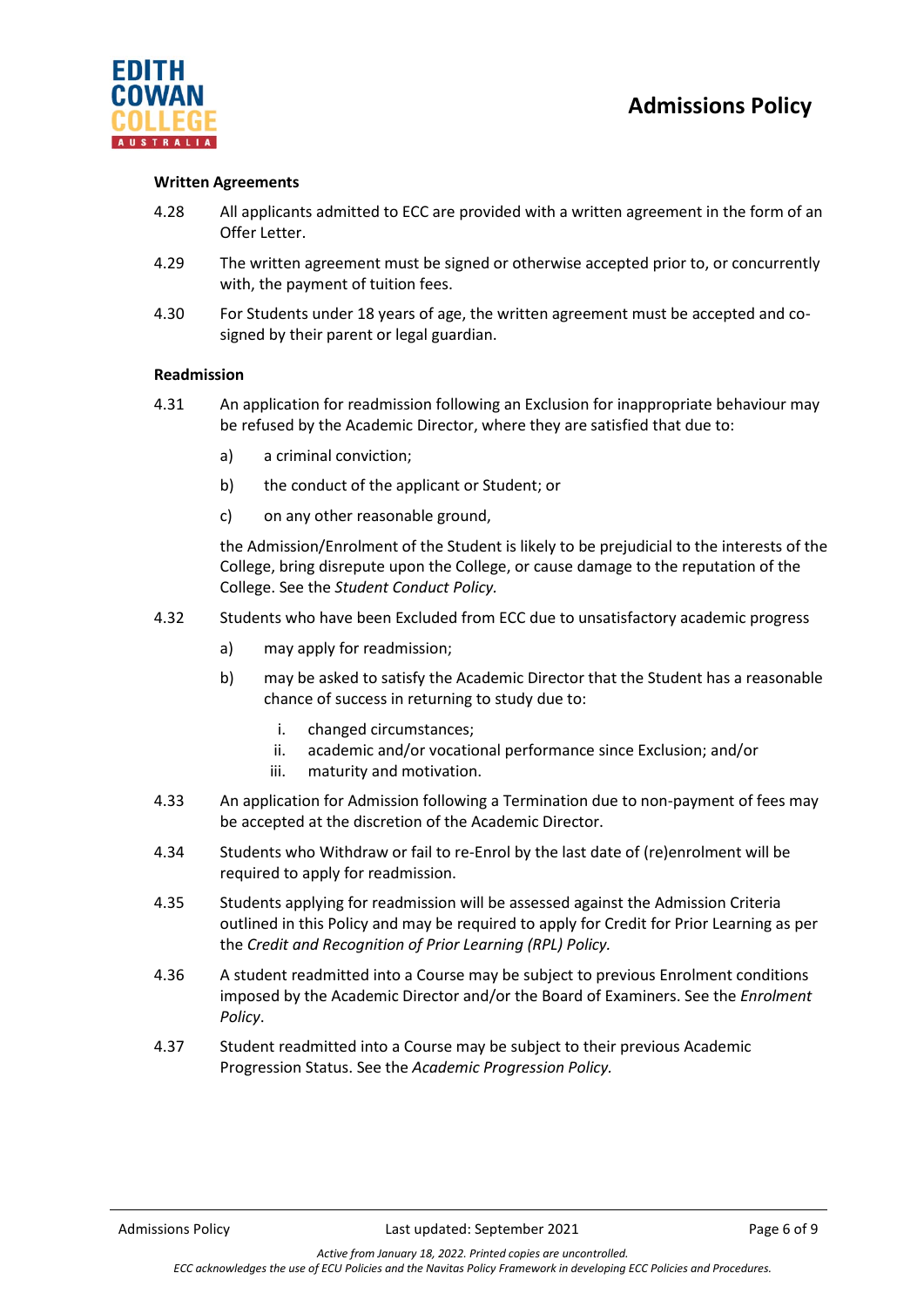

#### **Review mechanisms**

### *Informal Review*

- 4.38 A Student may ask the Admissions Manager for an Informal Review of their Admissions Status within seven (7) Calendar Days of the written notification of the Admission Status by ECC.
- 4.39 As part of the Informal Review, the Admissions Manager (or nominee) will provide feedback on the reason for the Admission Status.
- 4.40 The Admissions Manager may (but is not obliged to) revise the Student's Admission Status following the Informal Review process, having regard to equity matters in relation to other Students enrolled in the Unit when making a decision.
- 4.41 Within seven (7) Calendar Days of undertaking an Informal Review, the Admissions Manager will inform the Student in writing the outcome of the Informal Review.

#### **Formal Review**

- 4.42 A Student may only request a Formal Review if they can demonstrate that they have engaged or attempted to engage in the Informal Review process in relation to the Admission.
- 4.43 A Student who is dissatisfied with the outcome of an Informal Review may lodge a request for a Formal Review on any one or more of the following grounds:
	- a) the College has not adhered to its relevant Policies and Procedures;
	- b) new information is available that was not available at the time of the original decision; and/or
	- c) the Result contained, was based on, or was caused by, a clear error.
- 4.44 A request for a Formal Review of an Admission result must be lodged within thirty (30) Calendar Days of the written notification of the Admission Status by ECC.
- 4.45 Where a Student wishesto lodge a request for a Formal Review outside of the periods described in 4.44, the Student must include reasons and sufficient evidence as to why their request should be considered out- of-time. The Director of Marketing and Admissions may in their absolute discretion, either in Exceptional Circumstances or where delay has been caused by the College, approve for review a request submitted outside of this period.
- 4.46 A request that does not use the Prescribed Process, is incomplete or inadequate, does not provide relevant evidence, or seeks an outcome that is not permissible under these Procedures, will be returned to the Student, providing reasonsforthe rejection and notifying the Student that they may resubmit the request within a further seven (7) Calendar Days.
- 4.47 Once accepted or resubmitted, the request will be referred to the Director of Marketing and Admissions (or nominee), who will conduct the Formal Review.
- 4.48 In conducting the review, the Director of Marketing and Admissions may, but is not obliged to:
	- a) consult with any relevant Staff member; and
	- b) seek advice from relevant subject matter experts within the College, provided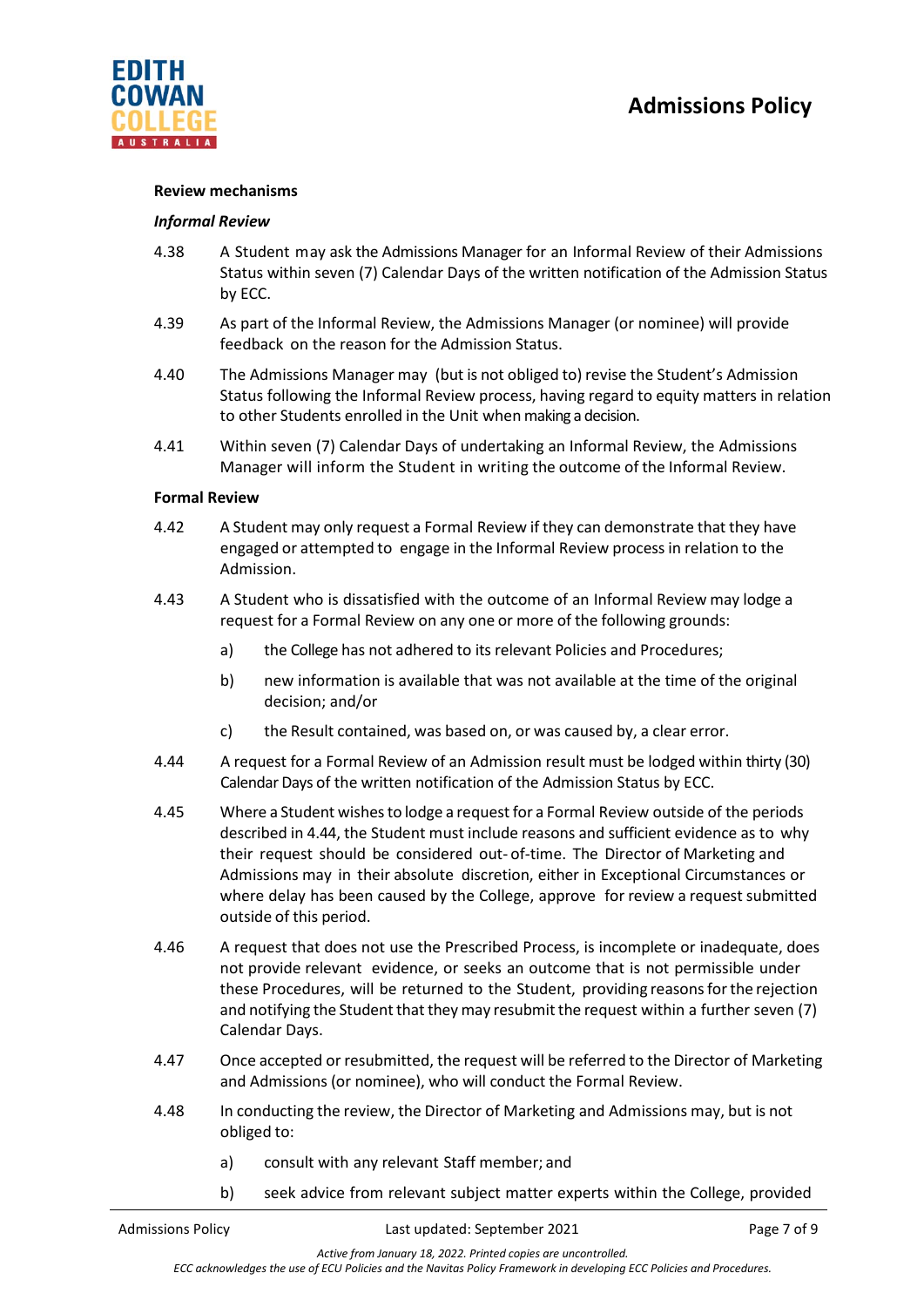

such experts do not have a Conflict of Interest.

*Active from January 18, 2022. Printed copies are uncontrolled. ECC acknowledges the use of ECU Policies and the Navitas Policy Framework in developing ECC Policies and Procedures.*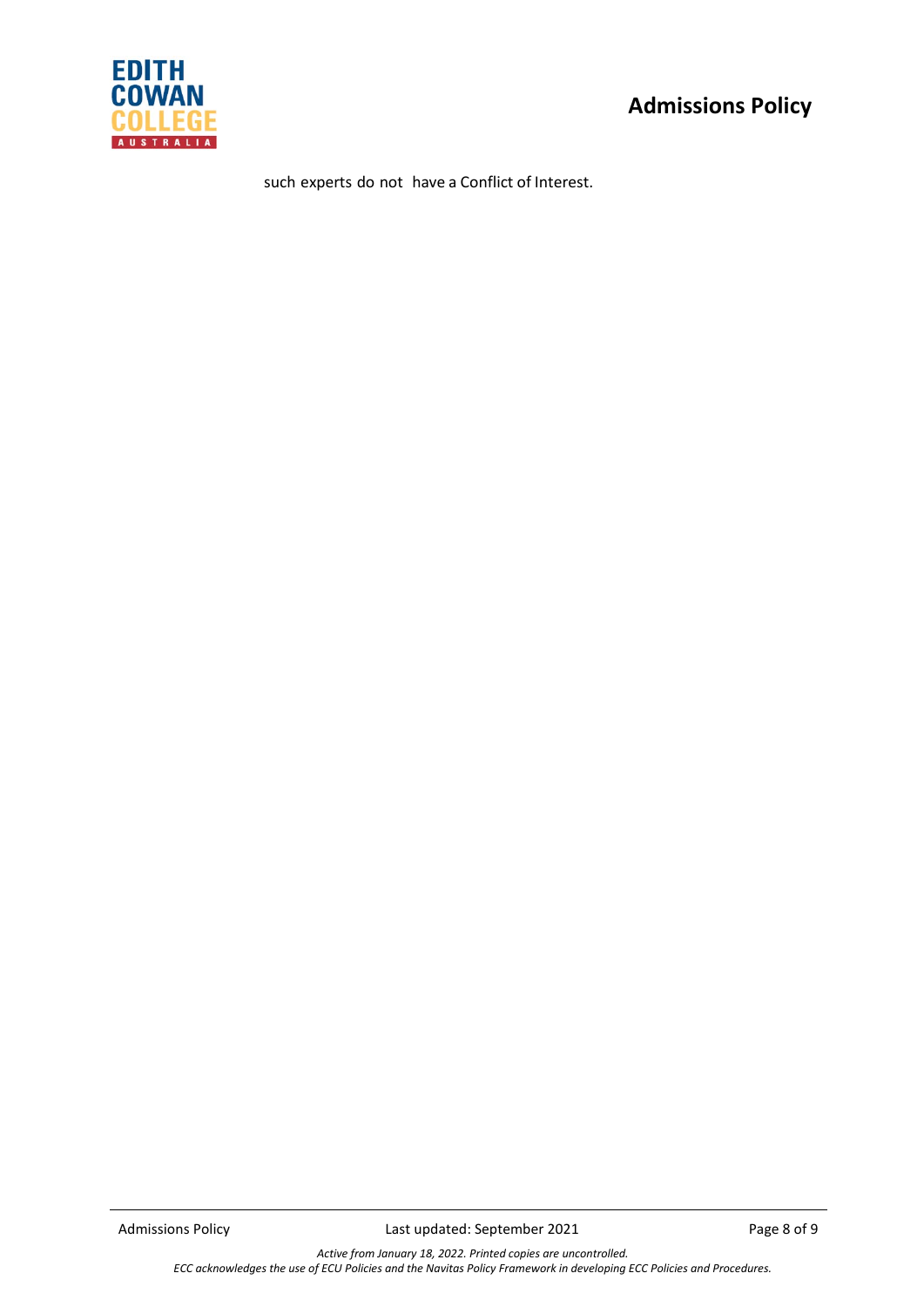

- 4.49 Within fourteen (14) Calendar Days ofthe Student'srequestfor a Formal Review:
	- a) the Director of Marketing and Admissions:
		- will determine if there exists a basis for a review of the Admission;
		- may nominate an alternative qualified person (which may be themselves) to conduct or participate in a review or recommend an adjustment to the Admission Status; and
		- will determine (with reasons) whether the Admission Status should be confirmed, varied or set aside, and what other actions (if any) are to be taken; and
	- b) the College will notify the Student in writing of the Formal Review outcome including reasons for any decision made and will record this notification in its Student management system(s).
	- 4.50 The Formal Review is the final stage of review at ECC for Admissions-related concerns.

# **5. ACCOUNTABILITIES AND RESPONSIBILITIES**

- 5.1 The **Academic Council** isresponsible for ensuring that the College provides evidence for the Benchmarking and suitability of its Admission requirements to each Course.
- 5.2 The **Academic Director** is responsible for approving and maintaining the Academic Admission Bands and English Language Bands.
- 5.3 The **Director of Marketing and Admissions** is responsible for ensuring the College makes its Admissions information easily accessible on the website and in promotional material.
- 5.4 The **Admissions Manager** is responsible for the Admissions of Students in accordance with the principals in this policy.

# **6. RELATED DOCUMENTS:**

- 6.1 Relevant to this Policy are:
	- *Academic Integrity Policy Academic Progression Policy Credit and Recognition of Prior Learning (RPL) Policy Enrolment Policy Privacy Policy Refunds Policy Underage Student (Minors) Policy Unit and Course Review Policy*
- 6.2 This Policy has been developed in line with requirements set out in the:

*National Office of Overseas Skills Recognition (NOOSR); Education Services for Overseas Students (ESOS) Act 2000 ;*